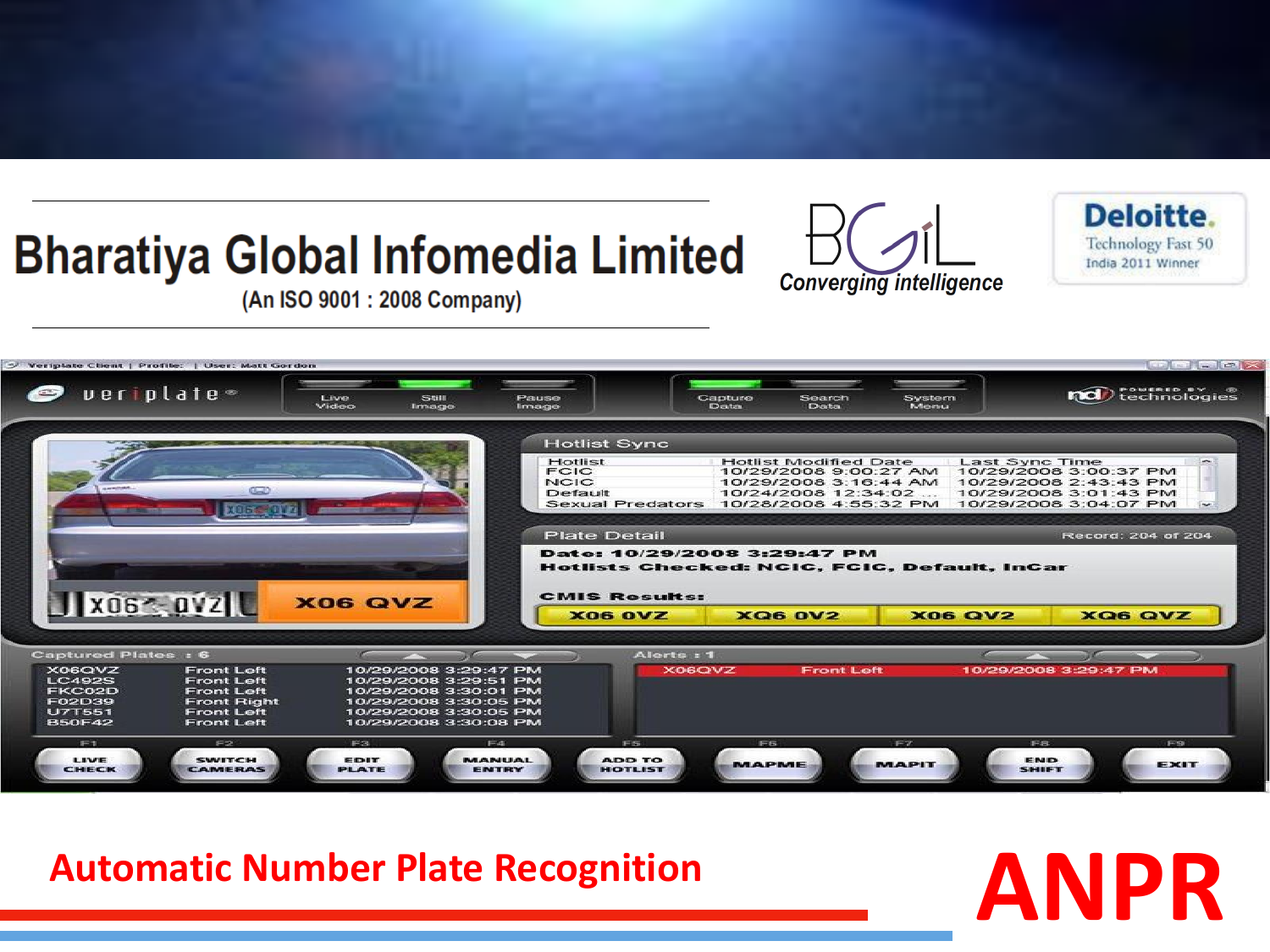![](_page_1_Picture_0.jpeg)

**Automatic Number Plate Recognition (ANPR)** is a mass surveillance method that uses optical character recognition on images to read the license plates on vehicles.

![](_page_1_Picture_2.jpeg)

**BGIL ANPR** can use existing closed-circuit television, or ones specifically designed for the task. They are used by various police forces and as a method of electronic toll collection on payper-use roads and cataloging the movements of traffic or individuals.

![](_page_1_Picture_4.jpeg)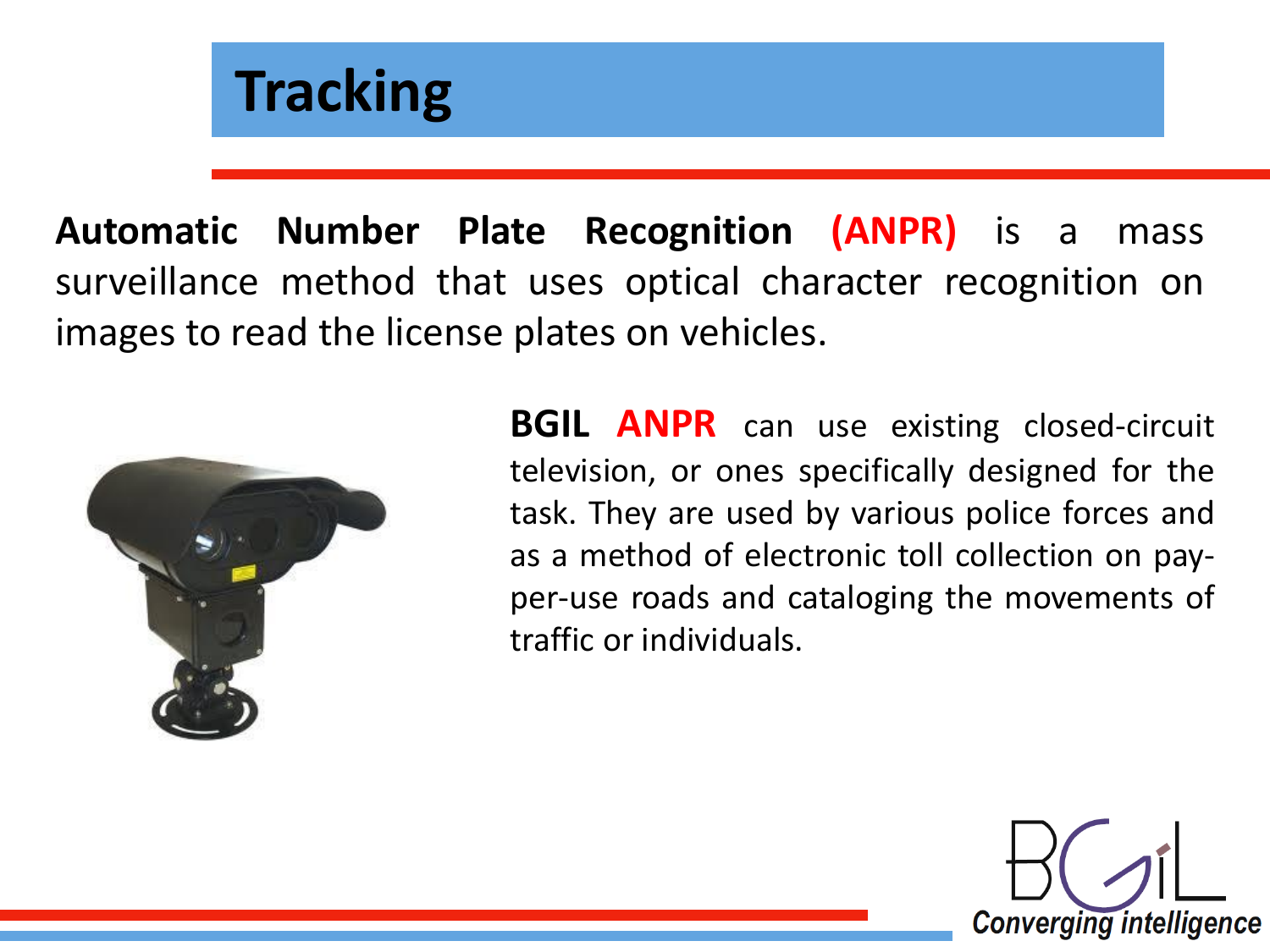![](_page_2_Picture_0.jpeg)

![](_page_2_Picture_1.jpeg)

**ANPR** can be used to store the images captured by the cameras as well as the text from the license plate, with some configurable to store a photograph of the driver. Systems commonly use infrared lighting to allow the camera to take the picture at any time of the day.

![](_page_2_Picture_3.jpeg)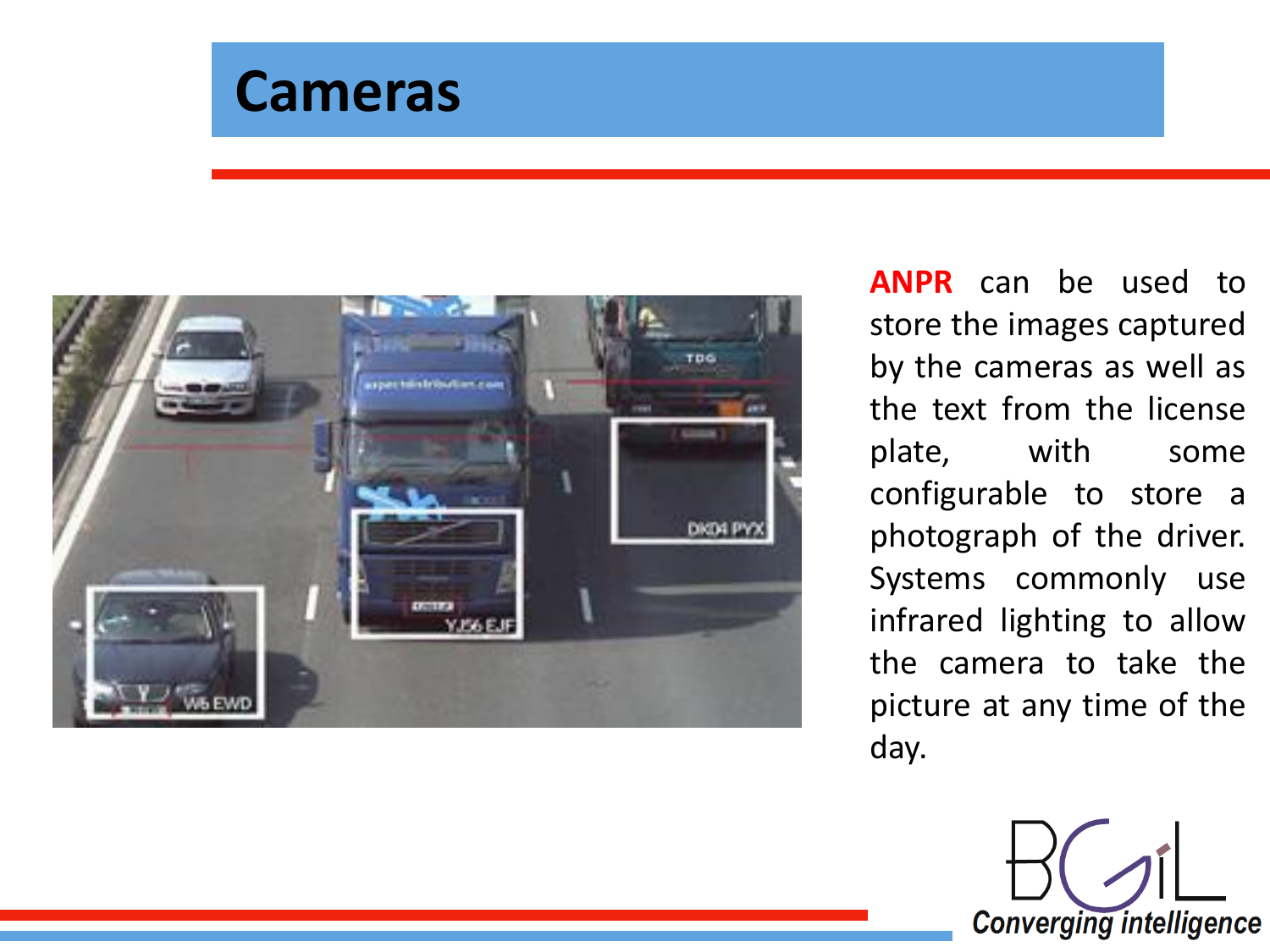### **Management and Monitoring**

The software aspect of the system runs on standard home computer hardware and can be linked to other applications or databases. It first uses a series of image manipulation techniques to detect, normalize and enhance the image of the number plate, and then optical character recognition (OCR) to extract the alphanumeric of the license plate.

| 3 X 8 8 1 1                                        |               |
|----------------------------------------------------|---------------|
| 56789<br>ABCDEHIJKLMN<br>89<br>979<br>536669637857 |               |
| <b>АСЯЕИНТЕСРСМА</b>                               |               |
| 56789                                              |               |
| ABCDEHIJKLMN                                       |               |
| 97989                                              |               |
| 59669687857                                        |               |
| ACFEAFIECDLMA                                      |               |
|                                                    | <b>RELINE</b> |

**ANPR** systems are generally deployed in one of two basic approaches: one allows for the entire process to be performed at the lane location in real-time, and the other transmits all the images from many lanes to a remote computer location and performs the OCR process there at some later point in time.

**Converging intelligence**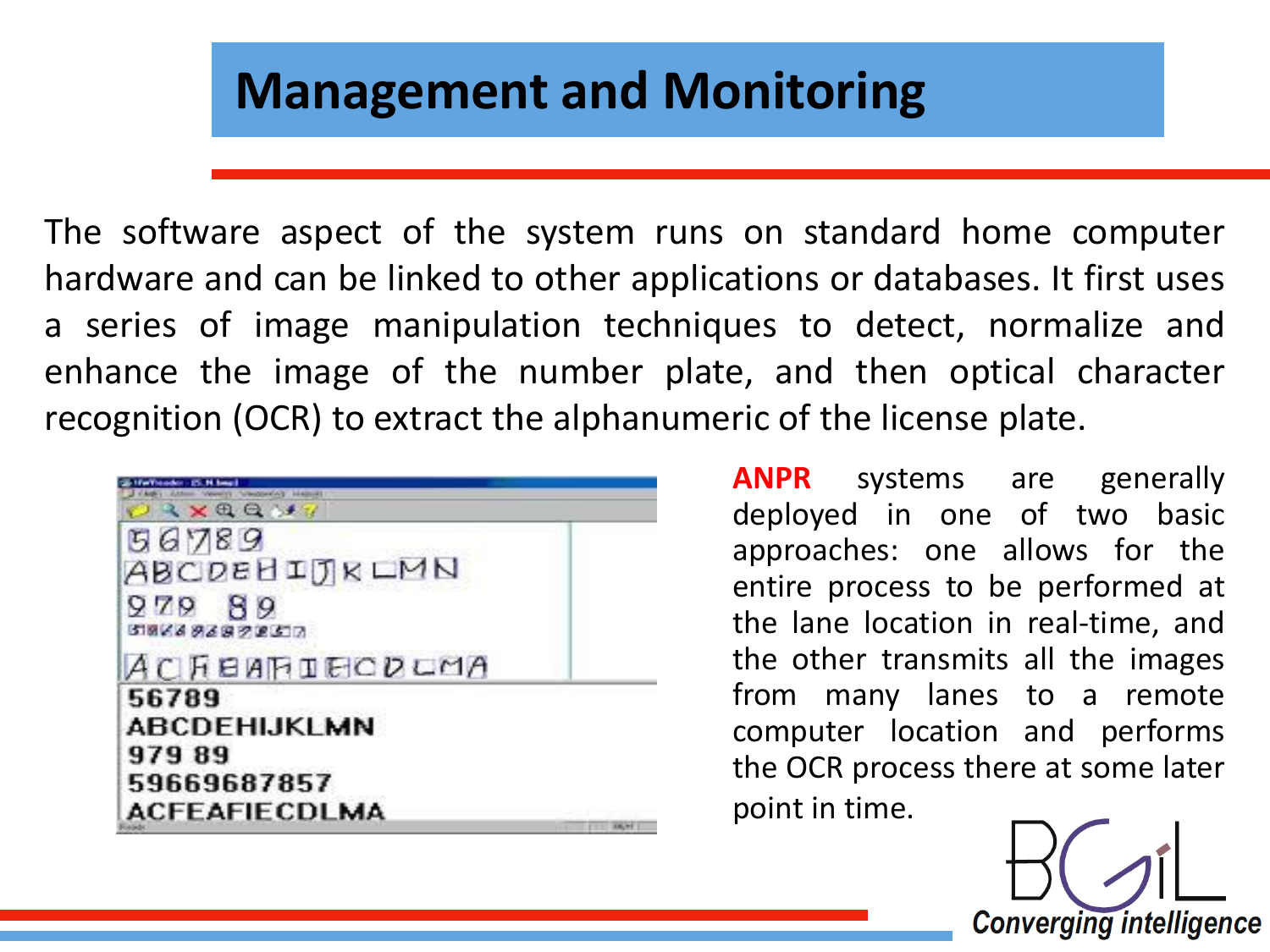#### **Applications**

- $\triangleright$  Highways and Roadways
	- $\checkmark$  Fixed
	- $\checkmark$  Mobile
- Vehicle Access Control
	- $\checkmark$  Highly Secure Areas
	- $\checkmark$  Commercial and Residential Compounds
	- $\checkmark$  Parking Management

![](_page_4_Picture_8.jpeg)